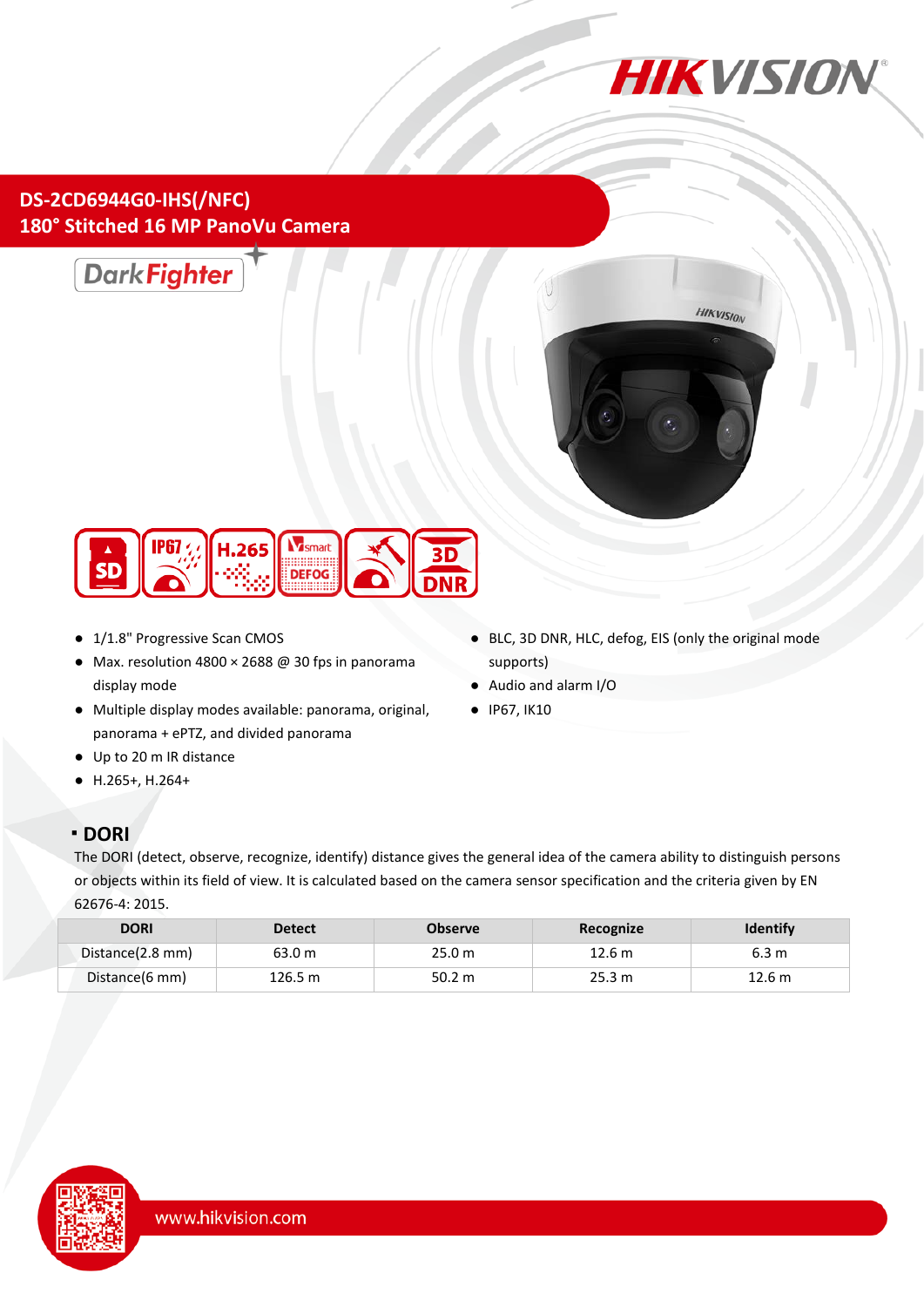

# **Specifications**

| Camera            |                                                                                                                                                                                                                                                                                                                                                                                                                                                                                                                                                                                                                                                                                                                                                                                                                                       |  |
|-------------------|---------------------------------------------------------------------------------------------------------------------------------------------------------------------------------------------------------------------------------------------------------------------------------------------------------------------------------------------------------------------------------------------------------------------------------------------------------------------------------------------------------------------------------------------------------------------------------------------------------------------------------------------------------------------------------------------------------------------------------------------------------------------------------------------------------------------------------------|--|
| Image Sensor      | 1/1.8" Progressive Scan CMOS                                                                                                                                                                                                                                                                                                                                                                                                                                                                                                                                                                                                                                                                                                                                                                                                          |  |
| Min. Illumination | Color: 0.009 Lux @ (F1.6, AGC ON)<br>B/W: 0.0018 Lux @ (F1.6, AGC ON), 0 Lux with IR                                                                                                                                                                                                                                                                                                                                                                                                                                                                                                                                                                                                                                                                                                                                                  |  |
|                   |                                                                                                                                                                                                                                                                                                                                                                                                                                                                                                                                                                                                                                                                                                                                                                                                                                       |  |
| Shutter Speed     | 1/25 s to 1/100,000 s                                                                                                                                                                                                                                                                                                                                                                                                                                                                                                                                                                                                                                                                                                                                                                                                                 |  |
| Day & Night       | IR cut filter. Blue glass module to reduce ghost phenomenon.                                                                                                                                                                                                                                                                                                                                                                                                                                                                                                                                                                                                                                                                                                                                                                          |  |
| <b>WDR</b>        | Digital WDR                                                                                                                                                                                                                                                                                                                                                                                                                                                                                                                                                                                                                                                                                                                                                                                                                           |  |
| Angle Adjustment  | Pan: 0° to 355°, tilt: 0° to 90°                                                                                                                                                                                                                                                                                                                                                                                                                                                                                                                                                                                                                                                                                                                                                                                                      |  |
| Lens              |                                                                                                                                                                                                                                                                                                                                                                                                                                                                                                                                                                                                                                                                                                                                                                                                                                       |  |
| Lens Type         | Fixed lens, 2.8 mm/6 mm, four lenses                                                                                                                                                                                                                                                                                                                                                                                                                                                                                                                                                                                                                                                                                                                                                                                                  |  |
| Aperture          | F1.4                                                                                                                                                                                                                                                                                                                                                                                                                                                                                                                                                                                                                                                                                                                                                                                                                                  |  |
| Focus             | Manual                                                                                                                                                                                                                                                                                                                                                                                                                                                                                                                                                                                                                                                                                                                                                                                                                                |  |
| <b>FOV</b>        | 2.8 mm: horizontal FOV 180°, vertical FOV 90°                                                                                                                                                                                                                                                                                                                                                                                                                                                                                                                                                                                                                                                                                                                                                                                         |  |
|                   | 6 mm: horizontal FOV 180°, vertical FOV 25°                                                                                                                                                                                                                                                                                                                                                                                                                                                                                                                                                                                                                                                                                                                                                                                           |  |
| Lens Mount        | M16                                                                                                                                                                                                                                                                                                                                                                                                                                                                                                                                                                                                                                                                                                                                                                                                                                   |  |
| Illuminator       |                                                                                                                                                                                                                                                                                                                                                                                                                                                                                                                                                                                                                                                                                                                                                                                                                                       |  |
| IR Range          | Four IR LEDs, up to 20 m                                                                                                                                                                                                                                                                                                                                                                                                                                                                                                                                                                                                                                                                                                                                                                                                              |  |
| Wavelength        | 850 nm                                                                                                                                                                                                                                                                                                                                                                                                                                                                                                                                                                                                                                                                                                                                                                                                                                |  |
| <b>Video</b>      |                                                                                                                                                                                                                                                                                                                                                                                                                                                                                                                                                                                                                                                                                                                                                                                                                                       |  |
| Max. Resolution   | $2.8$ mm<br>Panorama+ePTZ mode: panorama channel: 1920 × 1080; ePTZ channel: 1920 × 1080<br>Panorama mode: 4800 × 2688<br>Original mode: 2688 × 1520<br>Divided panorama: 2400 × 1344<br>6 mm<br>Panorama+ePTZ mode: panorama channel: 3072 × 540; ePTZ channel: 1920 × 1080<br>Panorama mode: 8160 × 1440<br>Original mode: 2688 × 1520<br>Divided panorama: 2032 × 1440                                                                                                                                                                                                                                                                                                                                                                                                                                                             |  |
| Main Stream       | $2.8$ mm<br>Panorama+ePTZ mode: panorama channel: 50Hz: 25fps (1920 × 1080, 960 × 540),<br>60Hz: 30fps (1920 × 1080, 960 × 540); ePTZ channel: 50Hz: 25fps (1920 × 1080, 1280 ×<br>720), 60Hz: 30fps (1920 × 1080, 1280 × 720)<br>Panorama mode: 50Hz: 25fps (4800 × 2688, 3840 × 2160, 2688 × 1520), 60Hz: 30fps<br>$(4800 \times 2688, 3840 \times 2160, 2688 \times 1520)$<br>Original mode: 50Hz: 25fps (2688 × 1520), 60Hz: 30fps (2688 × 1520)<br>6 mm<br>Panorama+ePTZ mode: panorama channel: 50Hz: 25fps (3072 × 540, 2688 × 480, 1920<br>$\times$ 320), 60Hz: 30fps (3072 $\times$ 540, 2688 $\times$ 480, 1920 $\times$ 320); ePTZ channel: 50Hz: 25fps<br>$(1920 \times 1080, 1280 \times 720), 60$ Hz: 30fps (1920 × 1080, 1280 × 720)<br>Panorama mode: 50Hz: 25fps (8160 × 1440, 6720 × 1200, 4800 × 840), 60Hz: 30fps |  |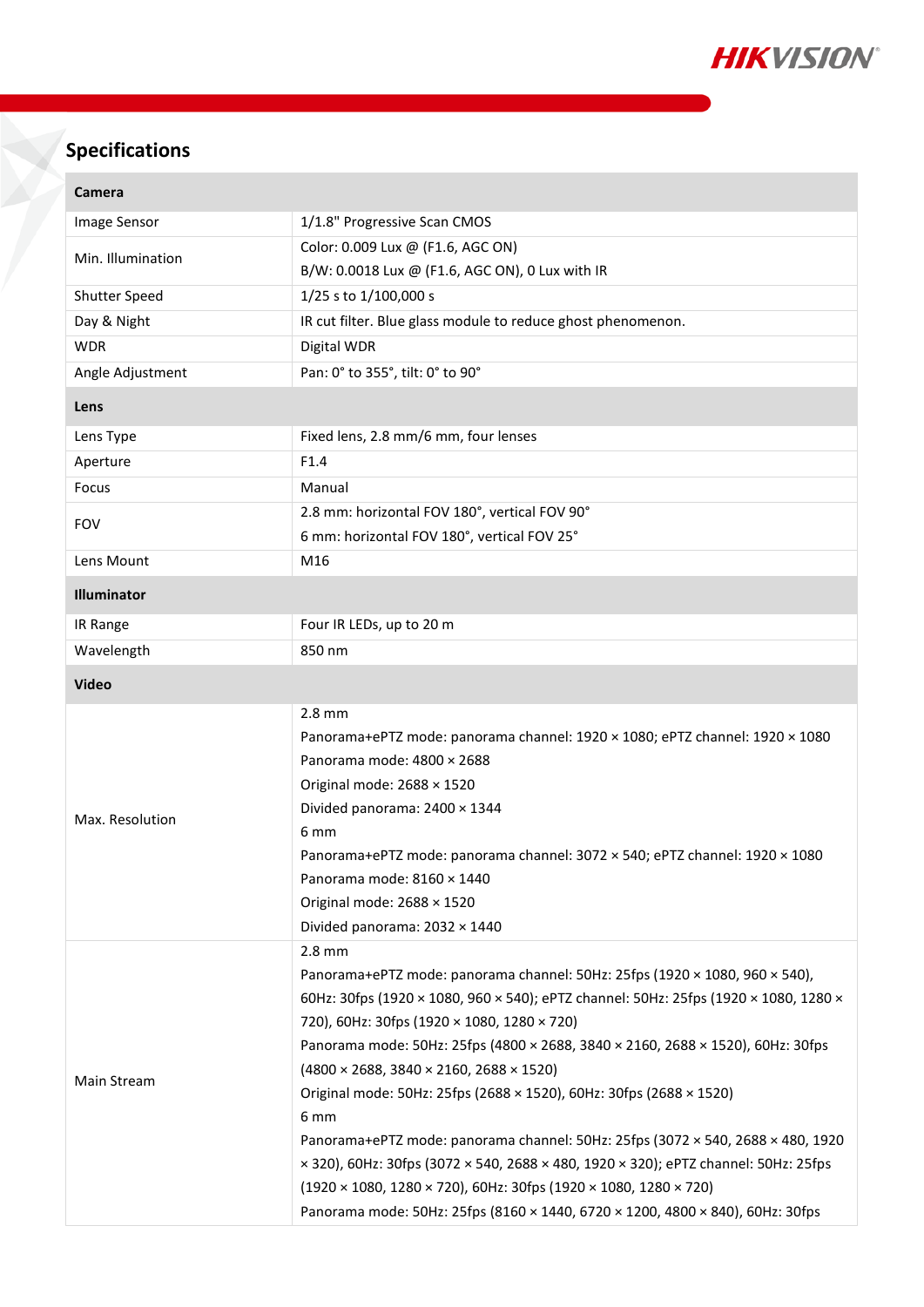

|                                    | $(8160 \times 1440, 6720 \times 1200, 4800 \times 840)$                                                                                                                                                                                                              |  |
|------------------------------------|----------------------------------------------------------------------------------------------------------------------------------------------------------------------------------------------------------------------------------------------------------------------|--|
|                                    | Original mode: 50Hz: 25fps (2688 × 1520), 60Hz: 30fps (2688 × 1520)                                                                                                                                                                                                  |  |
| Sub-Stream                         | $2.8$ mm<br>Panorama mode: 50Hz: 25fps (1920 × 1080, 960 × 540), 60Hz: 30fps (1920 × 1080, 960<br>$\times$ 540)<br>6 mm<br>Panorama mode: 50Hz: 25fps (3072 × 540, 2688 × 480, 1920 × 320), 60Hz: 30fps (3072<br>$\times$ 540, 2688 $\times$ 480, 1920 $\times$ 320) |  |
| Video Compression                  | Main stream: H.265/H.264<br>Sub-stream: H.265/H.264/MJPEG                                                                                                                                                                                                            |  |
| H.264 Type                         | Baseline Profile/Main Profile/High Profile                                                                                                                                                                                                                           |  |
| $H.264+$                           | Main stream supports                                                                                                                                                                                                                                                 |  |
| H.265 Type                         | Main Profile                                                                                                                                                                                                                                                         |  |
| $H.265+$                           | Main stream supports                                                                                                                                                                                                                                                 |  |
| Video Bit Rate                     | 32 Kbps to 16 Mbps                                                                                                                                                                                                                                                   |  |
| Scalable Video Coding (SVC)        | H.264 and H.265 encoding                                                                                                                                                                                                                                             |  |
| <b>Audio</b>                       |                                                                                                                                                                                                                                                                      |  |
| Audio Compression                  | G.711/G.722.1/G.726/MP2L2/PCM                                                                                                                                                                                                                                        |  |
| Audio Bit Rate                     | 64Kbps(G.711)/16Kbps(G.722.1)/16Kbps(G.726)/32-192Kbps(MP2L2)/32Kbps(PCM)                                                                                                                                                                                            |  |
| <b>Environment Noise Filtering</b> | Yes                                                                                                                                                                                                                                                                  |  |
| Audio Sampling Rate                | 8 kHz/16 kHz/32 kHz/48 kHz                                                                                                                                                                                                                                           |  |
| <b>Smart Feature-Set</b>           |                                                                                                                                                                                                                                                                      |  |
| <b>Basic Event</b>                 | Motion detection (only panorama mode supports), video tampering alarm, exception<br>(network disconnected, IP address conflict, illegal login, HDD full, HDD error)                                                                                                  |  |
| People Density                     | Yes (only panorama mode supports)                                                                                                                                                                                                                                    |  |
| Linkage Method                     | Upload to FTP/NAS/memory card, notify surveillance center, send email, trigger alarm<br>output, trigger recording, trigger capture                                                                                                                                   |  |
| Image                              |                                                                                                                                                                                                                                                                      |  |
| Image Enhancement                  | BLC, HLC, 3D DNR, Defog, EIS (only the original mode supports)                                                                                                                                                                                                       |  |
| Image Settings                     | Rotate mode (only the original mode supports), saturation, brightness, contrast,<br>sharpness, AGC, and white balance are adjustable by client software or web browser                                                                                               |  |
| <b>Target Cropping</b>             | Yes (only panorama mode supports)                                                                                                                                                                                                                                    |  |
| Day/Night Switch                   | Day/Night/Auto/Schedule/Triggered by Alarm In                                                                                                                                                                                                                        |  |
| Picture Overlay                    | LOGO picture can be overlaid on video with 128 x 128 24bit bmp format                                                                                                                                                                                                |  |
| <b>Network</b>                     |                                                                                                                                                                                                                                                                      |  |
| Network Storage                    | Support Micro SD/SDHC/SDXC card (256G), local storage and NAS (NFS, SMB/CIFS),<br><b>ANR</b>                                                                                                                                                                         |  |
| Protocols                          | TCP/IP, ICMP, HTTP, HTTPS, FTP, DHCP, DNS, DDNS, RTP, RTSP, RTCP, PPPoE, NTP,<br>UPnP, SMTP, SNMP, IGMP, 802.1X, QoS, IPv6, UDP, Bonjour                                                                                                                             |  |
|                                    |                                                                                                                                                                                                                                                                      |  |

Y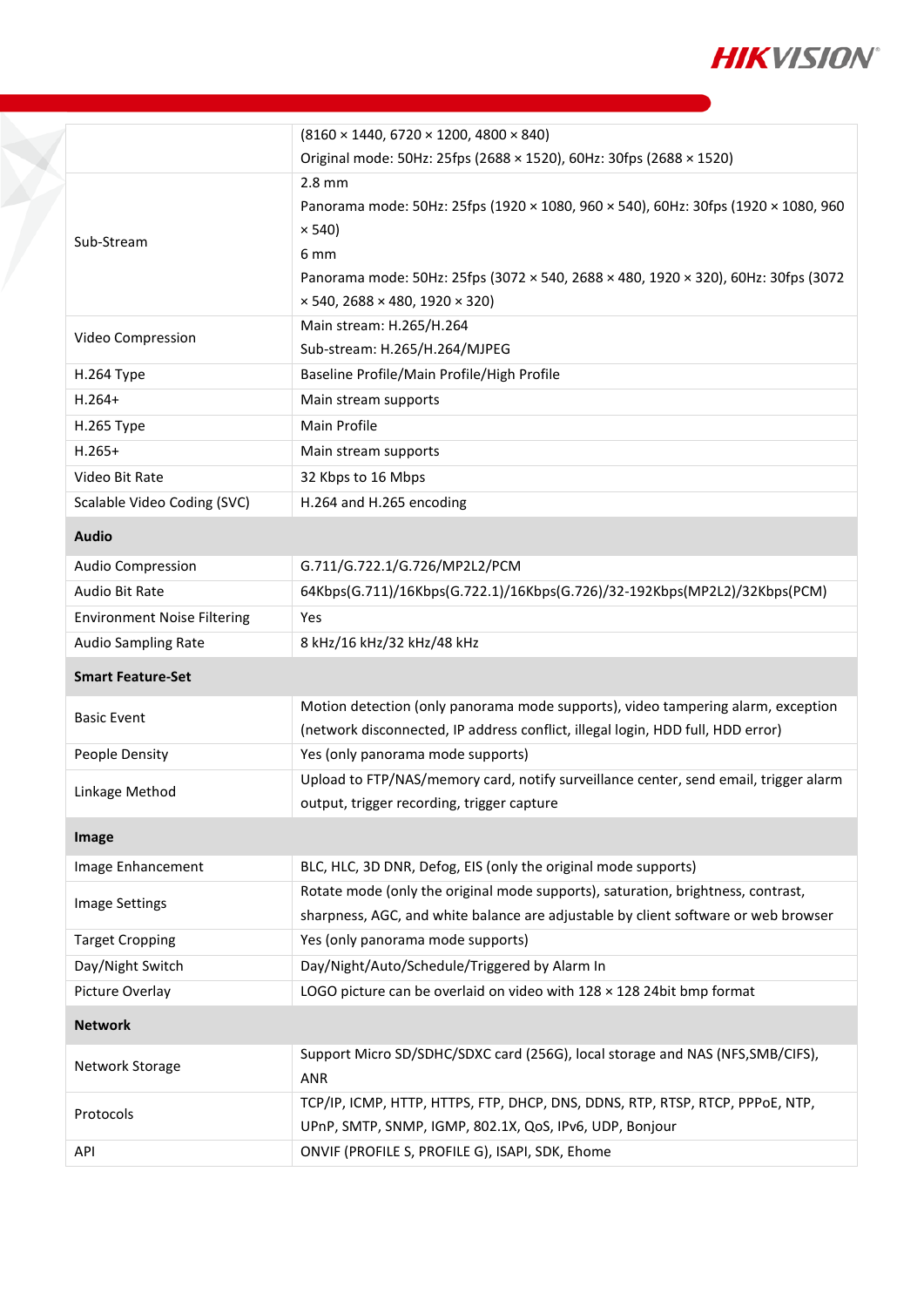

|                                            | Password protection, complicated password, HTTPS encryption, 802.1X authentication<br>(EAP-TLS, EAP-LEAP, EAP-MD5), watermark, IP address filter, basic and digest |  |  |
|--------------------------------------------|--------------------------------------------------------------------------------------------------------------------------------------------------------------------|--|--|
| Security                                   | authentication for HTTP/HTTPS, WSSE and digest authentication for ONVIF, RTP/RTSP                                                                                  |  |  |
|                                            | over HTTPS, control timeout settings, security audit log, TLS 1.2, TLS1.0, TLS1.1                                                                                  |  |  |
| Simultaneous Live View                     | Up to 20 channels                                                                                                                                                  |  |  |
| User/Host                                  | Up to 32 users. 3 user levels: administrator, operator and user                                                                                                    |  |  |
| Client                                     | iVMS-4200                                                                                                                                                          |  |  |
| Web Browser                                | $IE8+$                                                                                                                                                             |  |  |
| Interface                                  |                                                                                                                                                                    |  |  |
| <b>Communication Interface</b>             | 1 RJ45 10M/100M/1000M Ethernet port;                                                                                                                               |  |  |
|                                            | 1 RS-485 interface (half duplex, HIKVISION, Pelco-P, Pelco-D, self-adaptive)                                                                                       |  |  |
|                                            | 1 input (line in), 3.5 mm 3-section connector, max. input amplitude: 1 vpp, input                                                                                  |  |  |
|                                            | impedance: 4.7 K $\Omega$ , interface type: non-equilibrium;                                                                                                       |  |  |
| Audio                                      | 1 output (line out), 3.5 mm 3-section connector, max. output amplitude: 1 vpp, output                                                                              |  |  |
|                                            | impedance: 100 $\Omega$ , interface type: non-equilibrium                                                                                                          |  |  |
| Alarm                                      | 2 inputs, 2 outputs (max. 24 VDC, 1A)                                                                                                                              |  |  |
| On-board Storage                           | Built-in microSD/SDHC/SDXC slot, up to 256 GB                                                                                                                      |  |  |
| <b>Fiber Optical (/NFC)</b>                |                                                                                                                                                                    |  |  |
| Interface Type                             | FC interface                                                                                                                                                       |  |  |
| Optical Type                               | Single mode, single fiber                                                                                                                                          |  |  |
| Input/output Wavelength                    | Tx1310nm/1.25G, Rx1550nm/1.25G                                                                                                                                     |  |  |
| <b>Transmission Distance</b>               | Up to 20 km                                                                                                                                                        |  |  |
| General                                    |                                                                                                                                                                    |  |  |
| <b>Firmware Version</b>                    | V5.5.83                                                                                                                                                            |  |  |
| Web Client Language                        | English                                                                                                                                                            |  |  |
|                                            | Anti-flicker, heartbeat, mirror (only original mode supports), privacy masks (only                                                                                 |  |  |
| <b>General Function</b>                    | original mode supports), password protection, watermark, IP address filter (only                                                                                   |  |  |
|                                            | original mode supports), pixel counter                                                                                                                             |  |  |
| Reset                                      | Reset via reset button on camera body, web browser and client software                                                                                             |  |  |
| <b>Startup and Operating</b><br>Conditions | -40 °C to +60 °C (-40 °F to +140 °F), humidity 95% or less (non-condensing)                                                                                        |  |  |
| <b>Storage Conditions</b>                  | -40 °C to 60 °C (-40 °F to 140 °F), humidity 95% or less (non-condensing)                                                                                          |  |  |
| Power Supply                               | 12 VDC, three-core terminal block, PoE (802.3at)                                                                                                                   |  |  |
| Power Consumption and Current              | 12 VDC, 1.6 A, max. 24 W, PoE (802.3at, 42.5 V to 57 V), 0.5 to 0.4 A                                                                                              |  |  |
| Material                                   | Aluminum alloy                                                                                                                                                     |  |  |
| Heater                                     | Yes                                                                                                                                                                |  |  |
| Dimensions                                 | Camera: $189.5 \times 207.63 \times 206.62$ mm (7.46" $\times 8.17$ " $\times 8.13$ ")                                                                             |  |  |
|                                            | Package: 340 × 261 × 293 mm (13.4" × 10.3" × 11.5")                                                                                                                |  |  |
| Weight                                     | Camera: approx. 3 kg (6.6 lb.)                                                                                                                                     |  |  |
|                                            | With package: approx. 5 kg (11 lb.)                                                                                                                                |  |  |

Y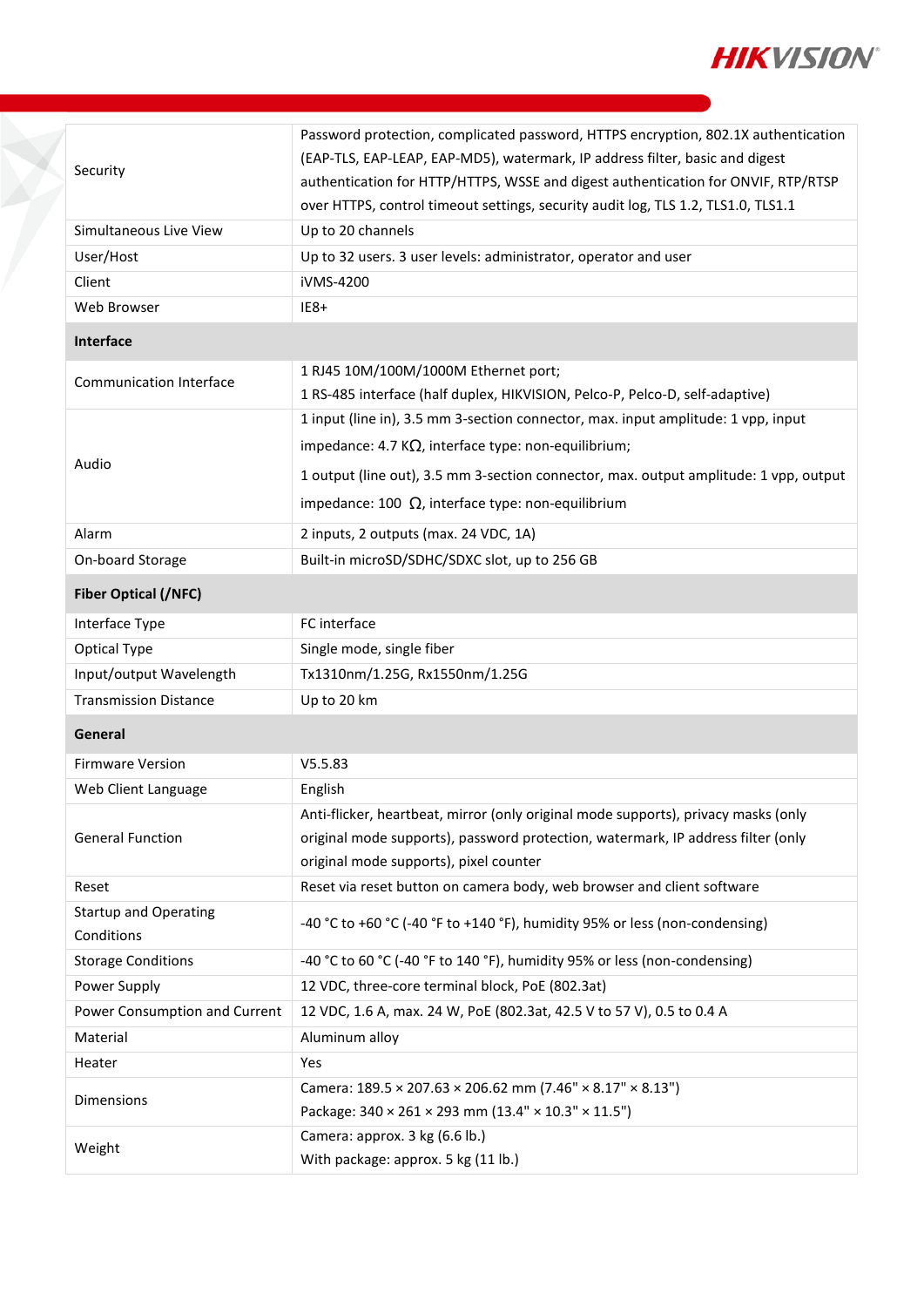

| Approval    |                                                                                    |
|-------------|------------------------------------------------------------------------------------|
|             | 47 CFR Part 15, Subpart B; EN 55032: 2015, EN 61000-3-2: 2014, EN 61000-3-3: 2013, |
| <b>EMC</b>  | EN 50130-4: 2011 +A1: 2014; AS/NZS CISPR 32: 2015; ICES-003: Issue 6, 2016; KN 32: |
|             | 2015, KN 35: 2015                                                                  |
| Safety      | UL 60950-1, IEC 60950-1:2005 + Am 1:2009 + Am 2:2013, EN 60950-1:2005 + Am         |
|             | 1:2009 + Am 2:2013, IS 13252(Part 1):2010+A1:2013+A2:2015                          |
| Environment | 2011/65/EU, 2012/19/EU, Regulation (EC) No 1907/2006                               |
| Protection  | Ingress protection: IK10 (IEC 62262:2002), IP67 (IEC 60529-2013)                   |

#### **Available Model**

DS-2CD6944G0-IHS (2.8 mm), DS-2CD6944G0-IHS/NFC (2.8 mm), DS-2CD6944G0-IHS (6 mm), DS-2CD6944G0-IHS/NFC (6 mm)

#### **Dimension**



Unit: mm

#### **Accessory**



**DS-1602ZJ Wall Mount**



**DS-1661ZJ Pendant Mount Cap (Included)**